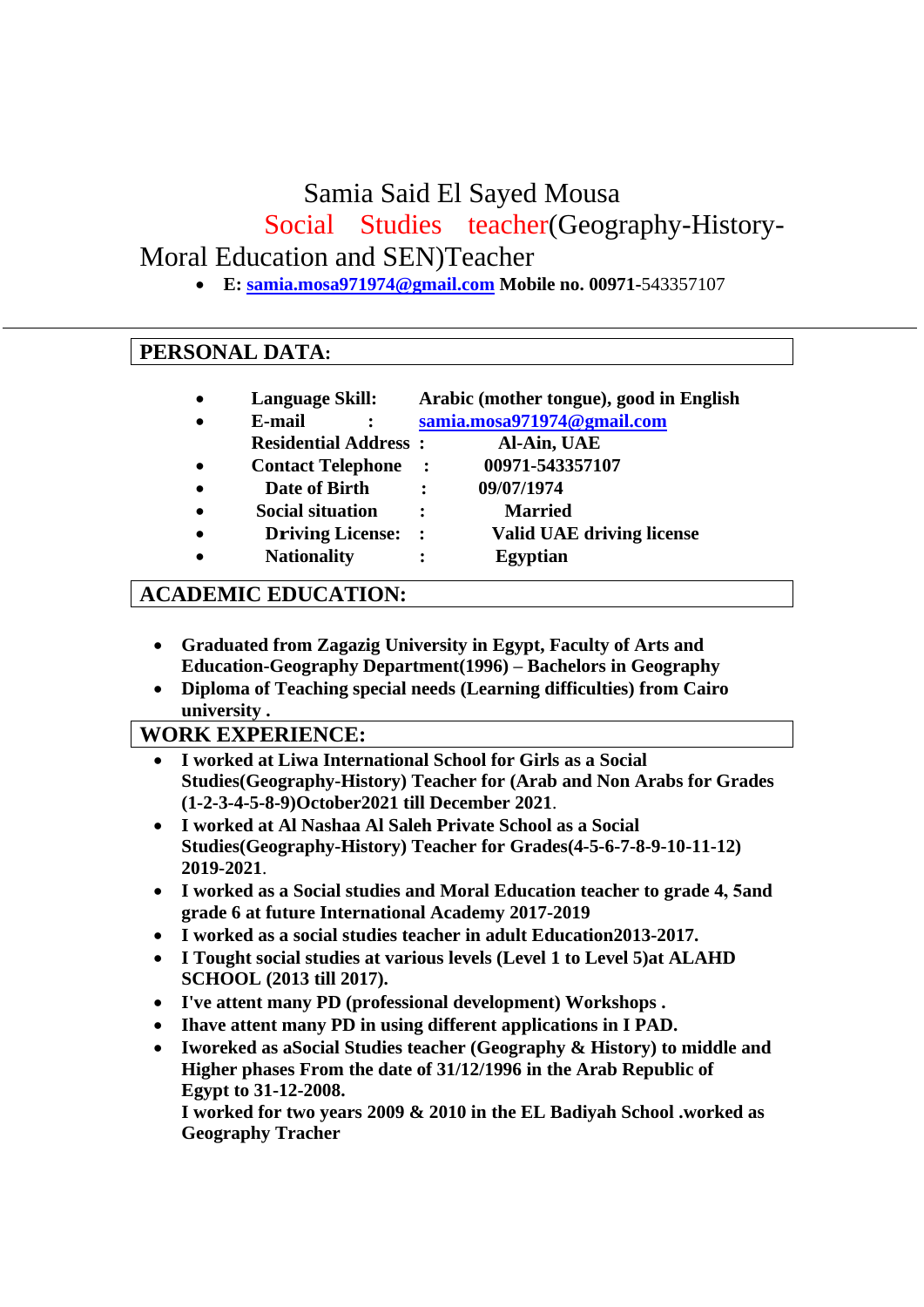#### **PROFESSIONAL**

- **Able to use Computer-assisted educational resources**
- **Able to teach all grades**
- **Able to deal with SEN students**
- **Able to teach across all key stages**
- **Excellent interpersonal skills developed throughout combination of both academic and work experience.**
- **Creating new methods and ideas in teaching .**
- **Able to implement ideas for improvement of the process.**
- **Actively involved in the training of new hires for the process. Have an ability to gather, analyze and present data in efficient and effective manner.**
- **Versatile enough to accept challenges.**
- **Able to comply with the deadlines during the course of my Job.**
- **Skill in dealing diplomatically with the public under stressful conditions. Excellent communication skills, time management, pressure handling**
- **Ability to use apps like zoom and Teams in Teaching Process.**

#### • **TRAINING COURSES**

- **Principles of Education in the Montessori Philosophy from New Zealand Education Foundation 16-2-2022.**
- **Training in using Mastery Connect Tracker in teaching at Liwa international Private School for Girls 2021.**
- **Class Management from New Zealand Education Foundation Oct.2021**
- **Children's Drawing Analysis from New Zealand Education Foundation Spe.2021**
- **Active Learning Strategies from New Zealand Education Foundation Sep.2021.**
- **Motivating Students to Learn from Alison (British Council)30 Aug.2021.**
- **Curriculum Mapping**
- **SSAT- Guidelines for writing an effective Lesson Plan**
- **Learning Mentors Workshop**
- **SSAT-Group work**
- **SSAT-ICT in the classroom**
- **SSAT-Questioning and thinking skills**
- **SSAT-21st century teaching and learning**
- **SSAT-Reflection and target setting**
- **Teaching appraisal**

.

#### **JOBS I CAN WORK IN:**

• **1-Social studies teacher. 2- SEN TRACHER. 3-ARABIC READING TEACHER 4-Moral Education Teacher**